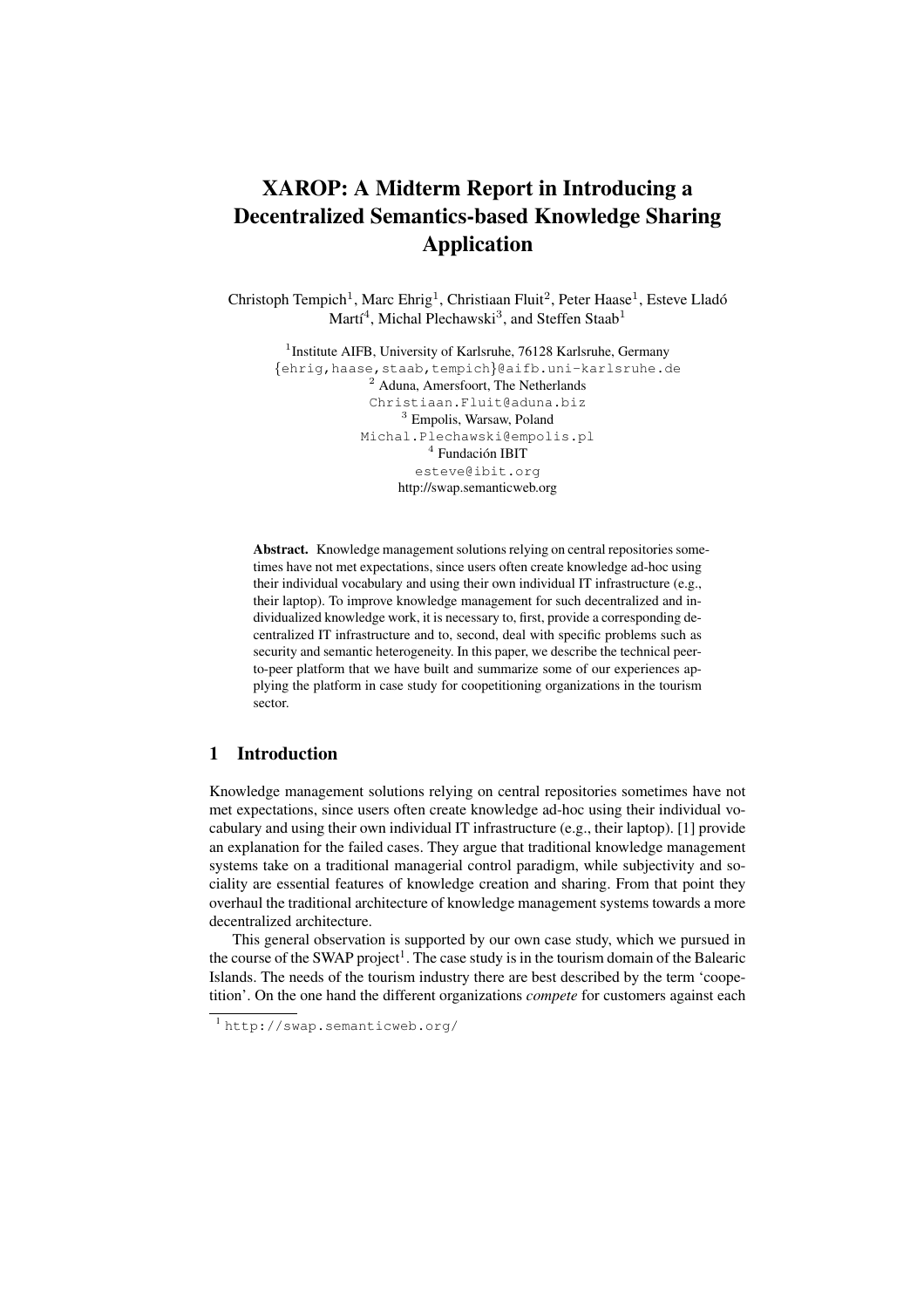other. On the other hand, they must *cooperate* in order to provide high quality for regional touristic issues like infrastructure, facilities, clean environment, or safety — that are critical for them to be able to compete against other tourism destinations. Working based on traditional, centralized knowledge management systems is infeasible, since no single organization can control all processes.

Although the need for decentralized knowledge management solutions is obvious, the field of solutions is still very limited. Two technologies are currently emerging as candidate solutions. On the communication level peer-to-peer (P2P) networks provide the means to connect the different participants (*cf.* [2]) while ontologies can provide the necessary expressivity on the representation level [3].

As for peer-to-peer networks one can distinguish three separate levels: *viz.* infrastructure, application and community level(*cf.* [4]). The P2P infrastructure provides basic mechanisms to communicate, security mechanisms, resource identification and peer identification. The P2P application provides services to the users supporting their process needs. P2P communities comprise the social activities which are enabled by the P2P paradigm.

Our use of ontology-based knowledge representation lies orthogonal to the three levels of the P2P network. The use of semantic descriptions of data sources stored by peers and indeed of semantic descriptions of peers themselves alleviates current problems on all three levels as we will show in the remainder.

In this paper we describe our experiences in introducing a peer-to-peer based knowledge management application. The application is built around and takes advantage of ontologies at the three different levels mentioned before. Before we start to explain this interaction, we briefly introduce the organizational setting of our case study (Section 2). From the case study we have derived several technical requirements (Section 3) for our application. The requirements led us first to an architecture for a semantically enriched peer-to-peer application (Section 4), and second to a number of new methods (Section 5). We finalize the paper with a summary of the case study (Section 6) and lessons learned (Section 6), a reference to the related work (Section 7) and the conclusion (Section 8).

## **2 Organizational Context**

The case study we consider here is based in the tourism sector of the Balearic Islands. A number of organizations participating in the case study want to collaborate on some regional issues. Therefore they now collect and share information about *indicators* reflecting the impact of growing population and tourist fluxes in the islands, their environment and their infrastructures. Moreover, these indicators can be used to make predictions and help planning. For instance, organizations that require *Quality & Hospitality management* use the information to better plan, for example, their marketing campaigns. As another example, a governmental agency, a Balearic Government's coordination center of telematics, provides the local industry with information about *new technologies* that can help the tourism industry to better perform their tasks.

Due to the different working areas and objectives of the collaborating organizations, it proved impossible to set up a centralized knowledge management system or even a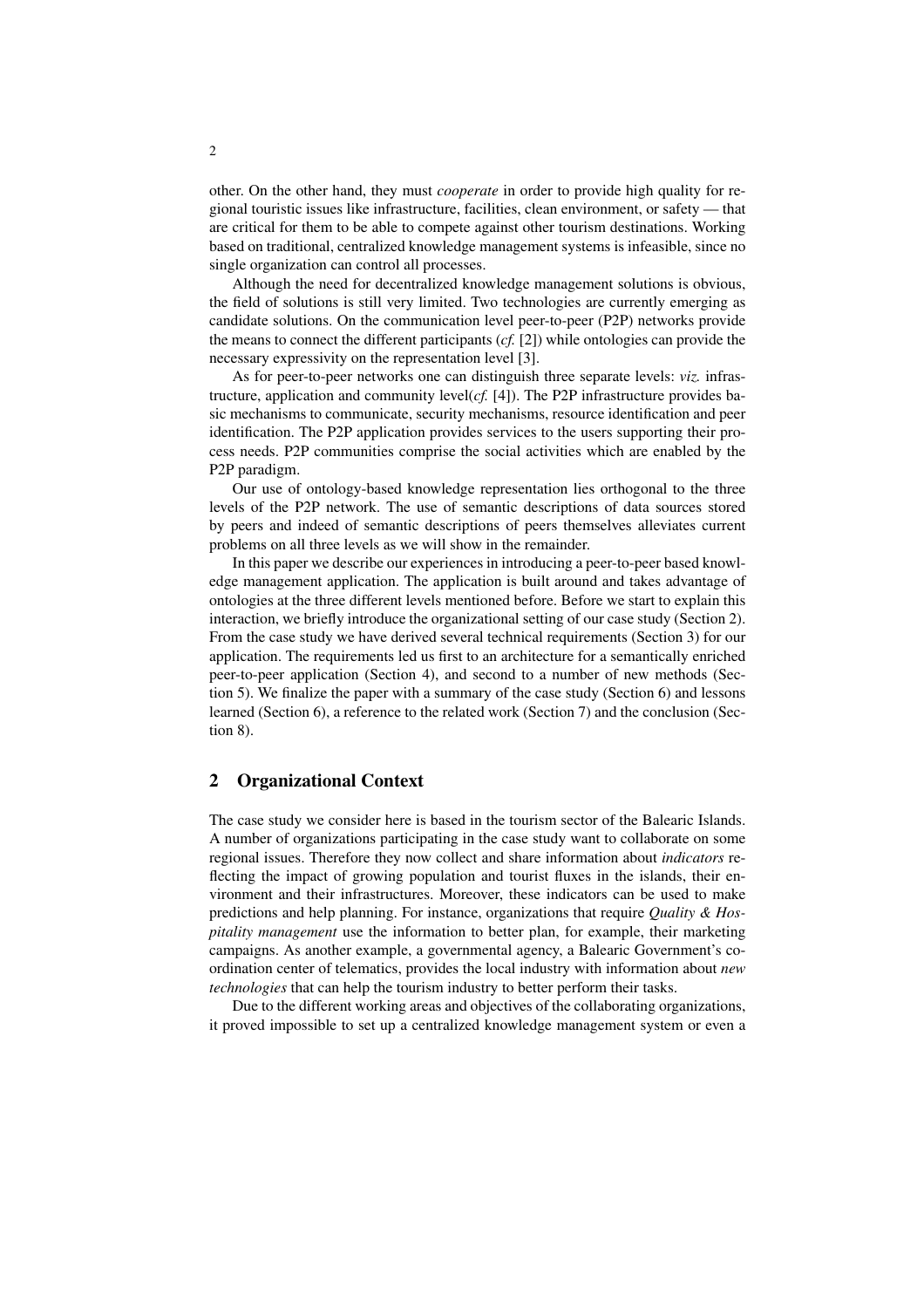completly centralized ontology. The case study partners asked explicitly for a system without a central server, where knowledge sharing is integrated into the normal work, but where very different kinds of information could be easily shared with others.

# **3 Requirements**

From a technical point of view, the different organizations can be seen as one or many independently operating nodes within a "knowledge" network. Nodes can join or disconnect from the network at any moment and can live or act independently of the behavior of other nodes in the system. A node may perform several tasks. The most important one is that it acts as a peer in the network, so it can communicate with other nodes to achieve its goals. But apart from that it may act as an interface to interact with the human user of the network, or it may access knowledge sources to accomplish its tasks. One node may have one or more knowledge sources associated with it. These sources contain the information that a peer can make available to other peers. Examples are a user's filesystem and mail folders or a locally installed database.

A node must be designed to meet the following requirements that arise from the task of sharing information from the external sources with other peers:

*Integration:* Each piece of knowledge requires metadata about its origin. To retrieve external information, the metadata needs to capture information about where the piece of information was obtained from. This information will allow to identify a peer and locate resources in its repositories.

*Information heterogeneity:* As each peer may use its own local ontology, the distributed information is inherently heterogeneous. Mappings may be required, e.g. to overcome the heterogenous labelling of the same objects. However, in most cases some of the defined structures are very similar to each other. A general process is needed to identify commonalities and make them explicit.

*Security:* Some information may be of private nature and should not be visible to other peers. Other information may be restricted to a specific set of peers.

*Presentation:* In a peer-to-peer network queries are forwarded to different peers. Due to different network latencies and resources on the answering machines, answers can come at any time. Hence, the interface must help the user to distinguish between recent and old results, must update itself from time to time and should visualize where results come from.

*Network efficiency:* In peer-to-peer systems a general problem is, to distribute the queries in the network. Since, the number of messages increases exponentially with the number of hops a query is allowed to travel, intelligent query routing algorithms are required when the size of the network grows.

# **4 The SWAP platform**

In the SWAP project, we have build the generic platform SWAPSTER to account for the general need of sharing semantic-based information in P2P fashion<sup>2</sup>. Based on SWAP-STER we have developed a semantic and P2P based knowledge management solution

 $^{2}$  Bibster [5] is another solution for a different case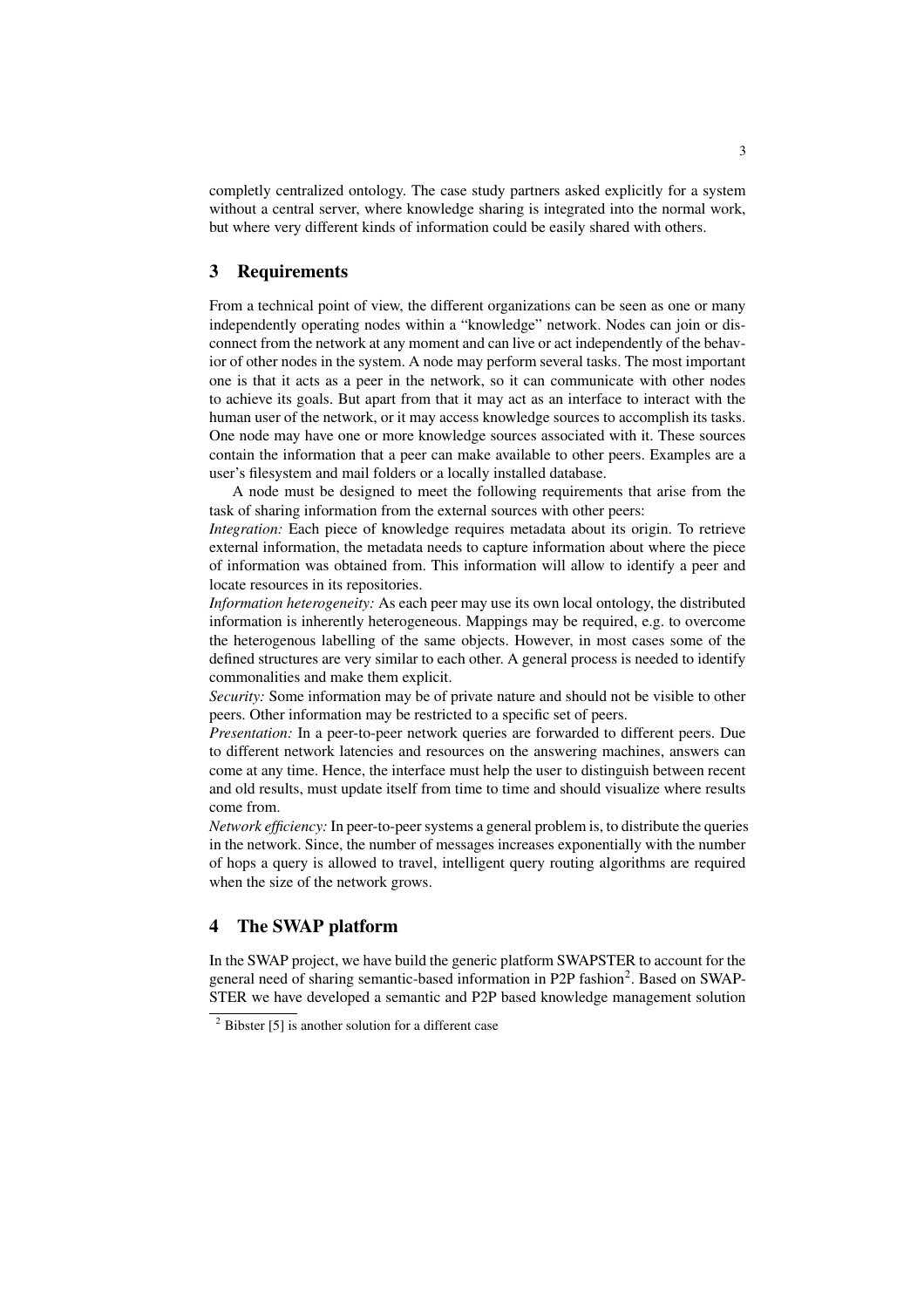appropriate for the case study sketched above. The latter is called XAROP i.e. Catalan for syrup.

XAROP nodes wrap knowledge from their local sources (files, e-mails, etc.). Nodes ask for and retrieve knowledge from their peers. For communicating knowledge, XAROP transmits RDF structures [6], which are used to convey conceptual structures (e.g., the definition of what an indicator for airtravel is) as well as corresponding data (e.g., data about the number of arrivals by plane). For structured queries as well as for keyword queries, XAROP uses SeRQL, an SQL-like query language that allows for queries combining the conceptual and the data level and for returning newly constructed RDFstructures.

In the following we describe only the XAROP components that we refer to later in this document.

**Knowledge Sources:** Peers may have local sources of information such as the local file system, e-mail directories, local databases or bookmark lists. These local information sources represent the peer's body of knowledge as well as its basic vocabulary. These sources of information are the place where a peer can physically store information (documents, web pages) to be shared on the network.

**Knowledge Source Integrator:** The Knowledge Source Integrator is responsible for the extraction and integration of internal and external knowledge sources into the Local Node Repository. This task comprises (1) means to access local knowledge sources and extract an RDF(S) representation of the stored knowledge, (2) the selection of the RDF statements to be integrated into the Local Node Repository and (3) the annotation of the statements with metadata.

**Local Node Repository:** The local node repository stores all information and its meta information a peer wants to share with remote peers. It allows for query processing and view building. The repository is implemented on top of Sesame [7].

**User Interface:** The User Interface of the peer provides individual views on the information available in local sources as well as on information on the network. The views can be implemented using different visualization techniques (topic hierarchies, thematic maps, etc). One part of the user interface is the *Edit* component. The *Edit* component allows the user to supervise the mapping process and enables light weight ontology engineering.

**Communication Adapter:** This component is responsible for the network communication between peers. Our current implementation of the Communication Adapter is build on the JXTA framework [8].

**Information and Meta-information.** Information is represented as RDF(S) statements in the repository. The SWAP meta model<sup>3</sup> (*cf.* [9]) provides meta-information about the statements in the local node repository in order to memorize where the statements came from and other meta-information.

Besides the SWAP meta data model the SWAP environment builds on the SWAP common ontology<sup>4</sup> . The SWAP common model defines concepts for *e.g.* File and

<sup>3</sup> http://swap.semanticweb.org/2003/01/swap-peer#

<sup>4</sup> http://swap.semanticweb.org/2003/01/swap-common#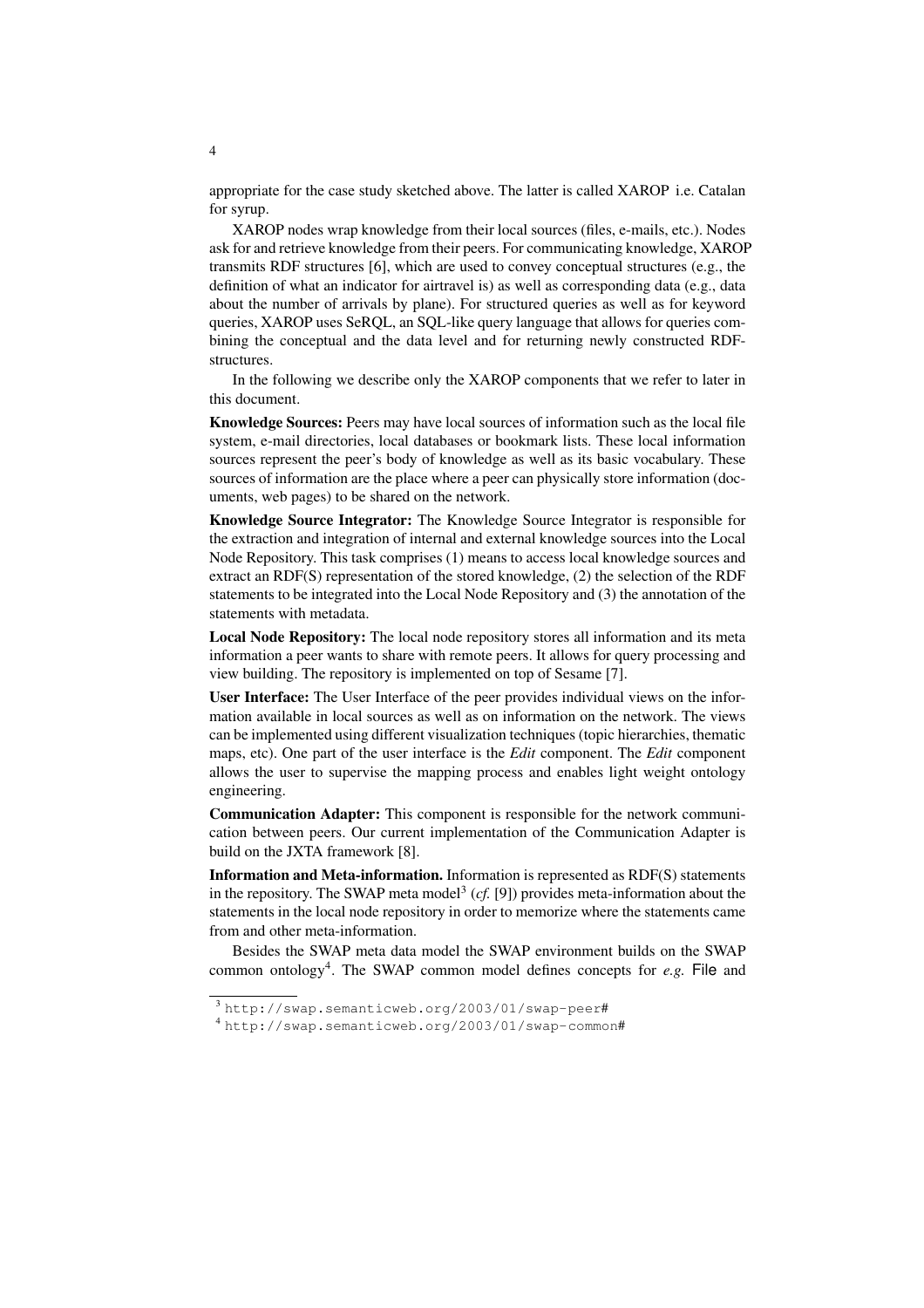Folder. Purpose of these classes is to provide a common model for information usually found on a peer participating in a knowledge management network.

**Querying for Data.** SeRQL[10] is an SQL like RDF query language. The main feature of SeRQL is the ability to define structured output in terms of an RDF graph that does not necessarily coincide with the model that has been queried. This feature is essential for defining personalized views in the repository of a XAROP peer.

## **5 Method description on the three P2P levels**

In this section we explain some of the methods that are most crucial to the XAROP knowledge management solution at the infrastructure, application or community level. Because of space restriction we skip over parts that are only of longer term interest, such as scalability towards a larger P2P network, which we have explore in another case study in somewhat more depth [5].

#### **5.1 Infrastructure level: A distributed Security framework**

Security considerations are of particular concern within a peer-to-peer framework. Users of a P2P system want to be sure that they give access to local resources only to trusted persons. Furthermore, they want to define different access control levels to their local knowledge, since they might trust different participants to various extent. While these consideration in themselves are difficult to handle, the security mechanism in a P2P system must be straightforward to define.

For authentication we use a public-key infrastructure (PKI) infrastructure with certificate authorities established within XAROP. A certain XAROP node acts as a root certificate authority for the XAROP system, all other peers will configure this node as trusted root certificate authority. In small networks, this certificate authority will issue certificates directly for users, whereas in large networks, it is possible to build a hierarchy of certificate authorities. The certificate creation will be done offline, on the configuration level. Certificates themselves will not be transmitted within the standard SWAP user interface.

The access control model has to be based on rules, since we cannot demand from users that they will enumerate privileged users for each local resource. The rules have to base on strict facts with proven origin (i.e. signed by the peer that generates a fact). A simple rule gives access for a single document (*e.g.* SWAP.doc) to a single, fixed person (*e.g.* Esteve). More complex rules are based on knowledge about both people and resources (All people involved in SWAP project can download all documents from my SWAP folder). All access control rights have to be explicit. Otherwise we assume that access is not allowed.

Further, the right to decide about the access properties of peers can be delegated to other peers. A person that we delegate the right to can be fixed or described by a similar pattern, forming a chain of trust (*e.g.* All people, about which Esteve said that they are involved in SWAP, and Mariusz said that they work for empolis, can download all my documents about SWAP). The access properties have to be digitally signed by the peer who assigned them.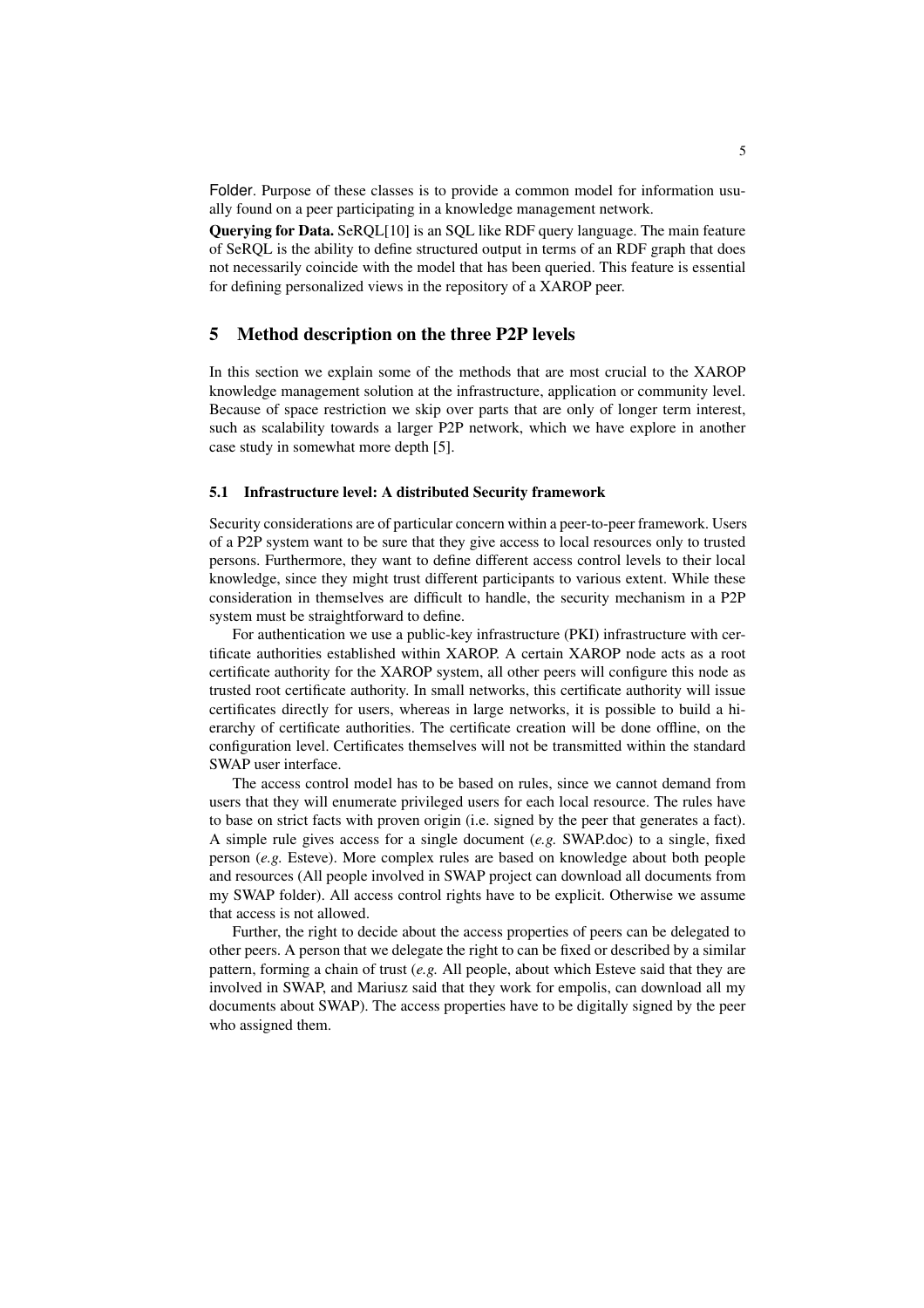**Example for IBIT** IBIT needs access control based on organization boundaries. On the other hand, it is not acceptable for an average user to be forced to create and maintain organizational information by herself. Using the described security model for the IBIT case an average user has to define (1) their administrator and (2) access control rules for his local resources. Administrators, define and maintain information about (1) organizational structures and (2) user membership to organizations.

#### **5.2 Application level: Dealing with Semantic Heterogeneity and Visualization**

**Heterogenity** Semantic mapping between ontologies is a necessary precondition to establish interoperation, i.e. overcoming the heterogeneity between peers using different ontologies. When we tried to apply existing tools [11, 12] to our scenario, we found that existing mapping methods were not suitable for the ontology integration task at hand. They have laid focus exclusively on improving the effectiveness and neglected efficiency, which becomes an issue already with the ontologies required in the context of Xarop. It is not sufficient to provide its user with the best possible mapping, it is also necessary to answer his queries within a few seconds - even if the two peers use two different ontologies and have never encountered each other before.

We briefly introduce the process that our approach follows [13]. It is started with two ontologies, which are going to be mapped onto one another, as its input. Mapping one ontology onto another means that for each entity (concept, relation, or instance) in ontology, we try to find a corresponding entity, which has the same intended meaning, in ontology. *Feature engineering* transforms the initial representation of ontologies into a format digestible for the similarity calculations such as RDFS. In a naive approach all entities of the first ontology are compared with all entities of the second ontology (*search steps*). However, in our approach we use heuristics to lower the number of candidate mappings. In specific, this means to compare pairs with similar labels or pairs for which neighboring entities have been assigned a mapping. The *similarity computation* measures are needed to compare the features of ontological entities. The features need to be extracted from extensional and intensional ontology definitions such as URIs, RDF/S primitives such as subclass, or domain specific features. Extremely costly features, in terms of runtime complexity, are replaced by less costly features. Then "String Similarity" measures the similarity of two strings on a scale from 0 to 1 based on Levenshtein's edit distance [14]; "SimSet" is used to compare sets of entities based on measures used for multidimensional scaling [15]. In general, there are several similarity values for a candidate pair of entities. These must be aggregated into a single aggregated similarity value. This is achieved through a summarization and normalization of adjusted similarity values. A similarity value above a certain threshold finally implies a mapping (*interpretation*). Several *iterations* of similarity calculations are needed to receive meaningful results. The returned output is a mapping table.

In first evaluation runs we have shown that our approach for identifying mappings between two ontologies is on a par with other good state-of-the-art algorithms concerning the quality of proposed mappings, while outperforming them with respect to efficiency. Using an approach combining many features to determine mappings clearly leads to significantly higher quality mappings. The here used approach is faster than standard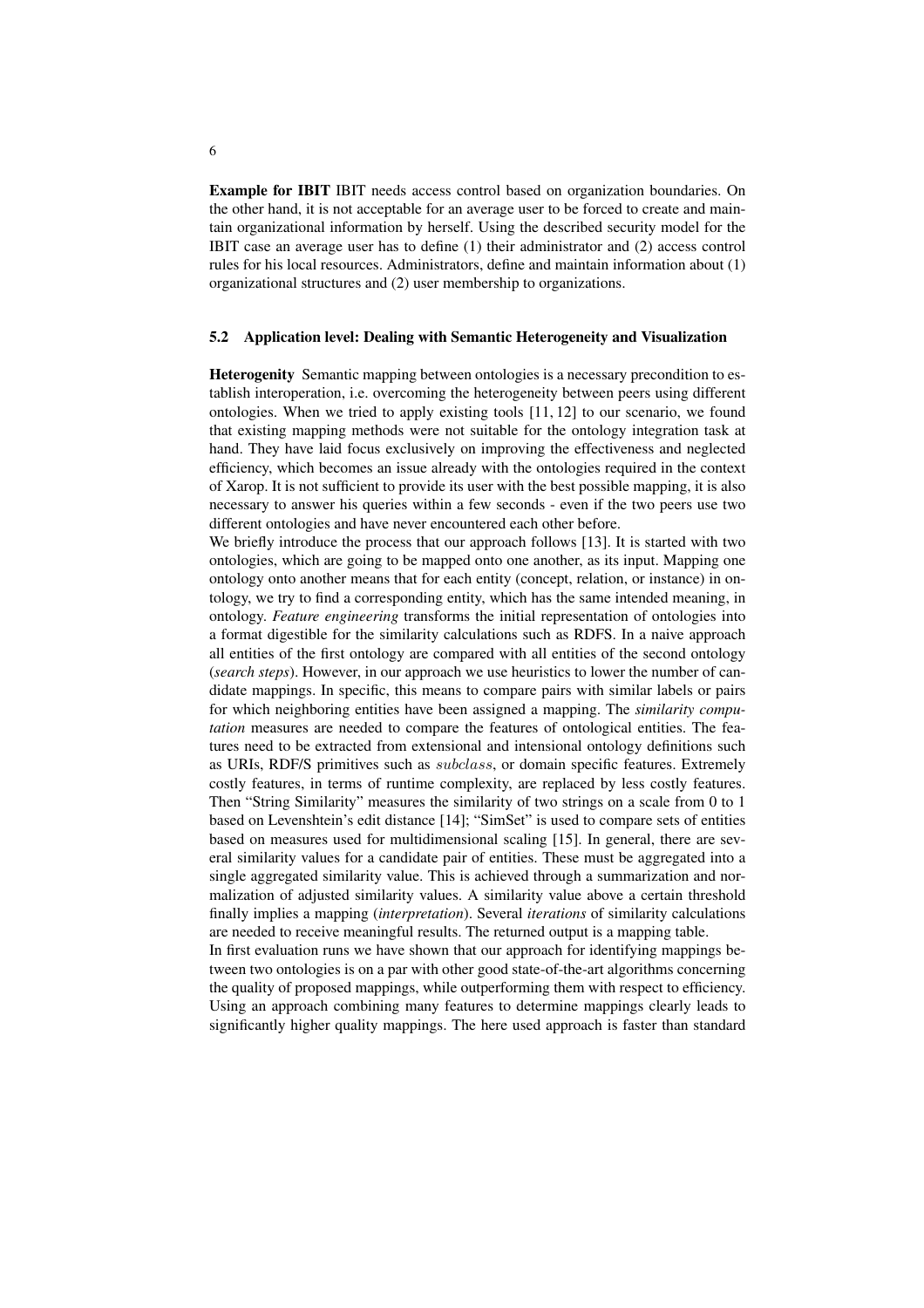prominent approaches by a factor of 10 to 100. This makes the presented method a valid approach for the Xarop scenario.

**Visualization** We have developed the Cluster Map[16], for visualizing populated, lightweight ontologies as used for XAROP. It visualizes the instances of a number of selected classes from a hierarchy, organized by their classifications. Figure 1 shows an example Cluster Map, visualizing documents, classified according to topics discussed in those documents. The dark gray spheres represent ontology classes (the topics), with an attached label stating their name and cardinality. When a subclass relation holds between two classes, they are connected by a directed edge. The light yellow spheres represent instances. Balloon-shaped edges connect instances to the class(es) they belong to. Instances with the same class membership are grouped in clusters. Our example contains two clusters, one of them showing overlap between the two classes. Cluster Maps contain a lot of information about the instantiation of the classes, specifically exploiting the overlaps between them. For example, figure 1 shows that the "original lucerne" folder class has a significant overlap with the "swap idea". Such observations can trigger hypotheses about the available information and the domain in general. The graph layout algorithm used by the Cluster Map is a variant of the well-known family of spring embedder algorithms. Its outcome results in the geometric closeness of objects indicating their semantic closeness: classes that share instances are located near each other, and so are instances with the same or similar class memberships.

The Cluster Map is embedded in a highly interactive GUI, which is designed for browsing-oriented exploration of the populated ontology. Users can subsequently create visualizations of a number of classes by marking the check boxes in the class tree on the left pane. The software can animate the transition from one visualization to the next,



**Fig. 1.** Cluster Map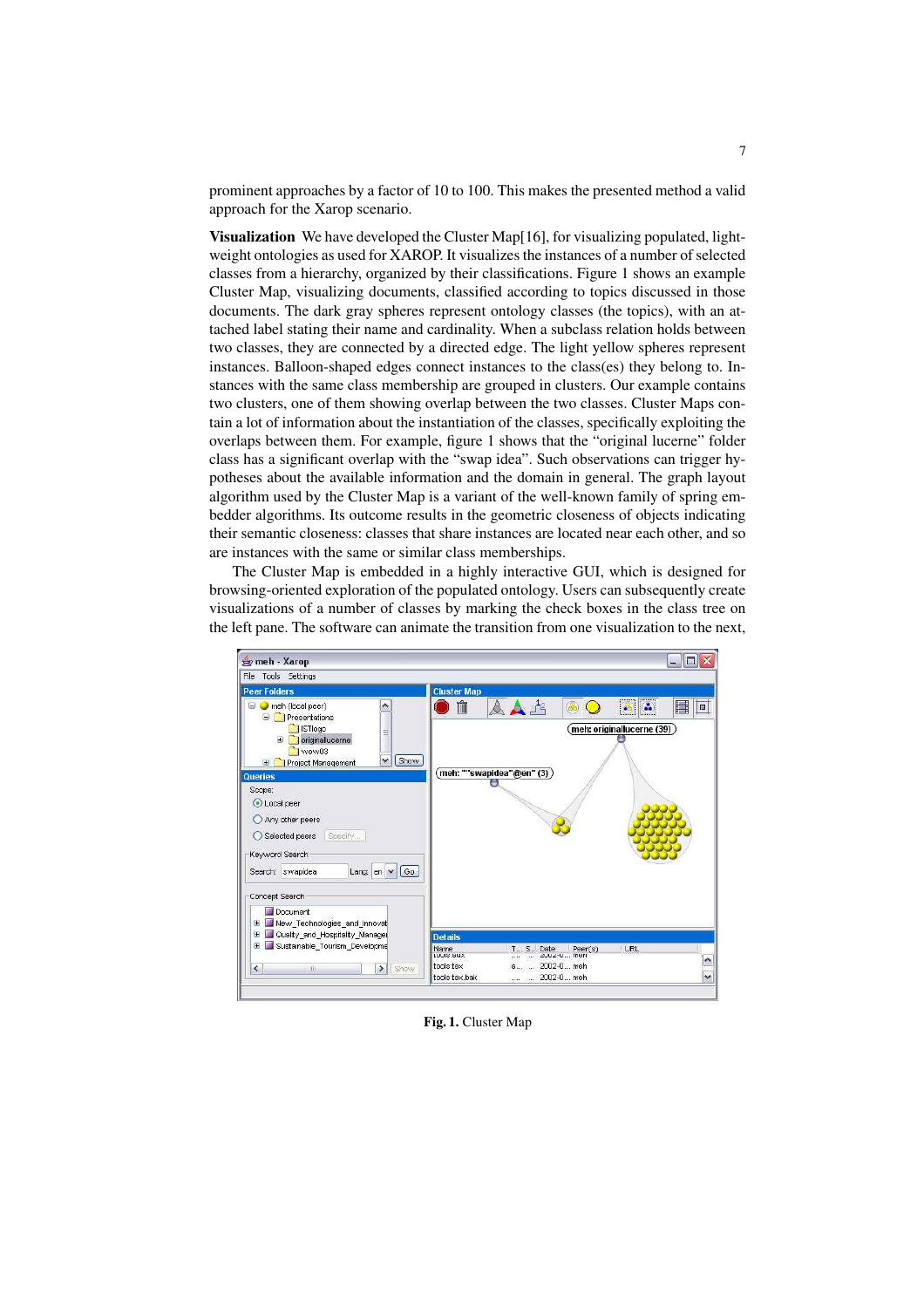showing how the instances are regrouped in clusters. Through interaction a user can also retrieve information about the specific documents that are contained in a class or cluster. Further the visualization can be fine-tuned in several ways, in order to support certain tasks, or improve scalability. In the context of XAROP it was important to account for the particularities of P2P systems. Hence, the results are marked with the peer name they are coming from. Results are added to the Cluster Map incrementally, since not all peers answer at the same time. New results are highlighted. The search can be stopped when the user is satisfied. Thus it provides the usability requirements needed for the XAROP system.

#### **5.3 Community level: The Distributed Ontology Engineering Process**

Every participant in the XAROP network is allowed to structure his knowledge according to his needs. However, as we found in the case study, people working on the same issue have very similar ways of structuring information. Hence, a first step towards community building is to raise awareness about the existing commonalities within the group. From an ontological perspective that is equivalent to the agreement on a shared ontology. To enable the detection and building of shared ontologies we have defined a new ontology engineering process template *viz.* DILIGENT. It is important to note that the purpose of this process is not to agree on a conceptual model for the entire domain, but to find the subset of that model which is implicitly already agreed on. We introduce a board in charge of analyzing local ontologies and defining shared ones. This means that the participants can and should change the shared ontology after its publication. The DILIGENT process focuses in contrast to known ontology engineering methodologies available in the literature [17] on distributed ontology development involving different stakeholders, who have different purposes and needs and who usually are not at the same location.

We will now describe the general process, roles and functions in the DILIGENT process (cf. [18]). It comprises five main activities: (1) **build**, (2) **local adaptation**, (3) **analysis**, (4) **revision**, (5) **local update** (*cf.* figure 2). The process starts by having *domain experts*, *users*, *knowledge engineers* and *ontology engineers* **build**ing an initial ontology. The team involved in building the initial ontology, *viz.* the board, should be relatively small, in order to more easily find a small and consensual first version of the shared ontology. Moreover, we do not require completeness of the initial shared ontology with respect to the domain. On the first sight it seems contradictory that the case study partners do not want to share a common infrastructure but a shared ontology. However, the existence of a shared domain, overlapping or related competencies within organizations and the need for carrying out certain functions in cooperation suggests that it is possible to develop ontologies shared by the different sub-communities. Once the product is made available, users can start using it and **locally adapting** it for

their own purposes. Typically, due to new business requirements, or user and organization changes, their local ontologies evolve in a similar way as folder hierarchies in a file system. In their local environment they are free to change the reused shared ontology. However, they are not allowed to directly change the ontology shared by all users. Furthermore, the control board collects change requests to the shared ontology.

The board **analyzes** the local ontologies and the requests and tries to identify similar-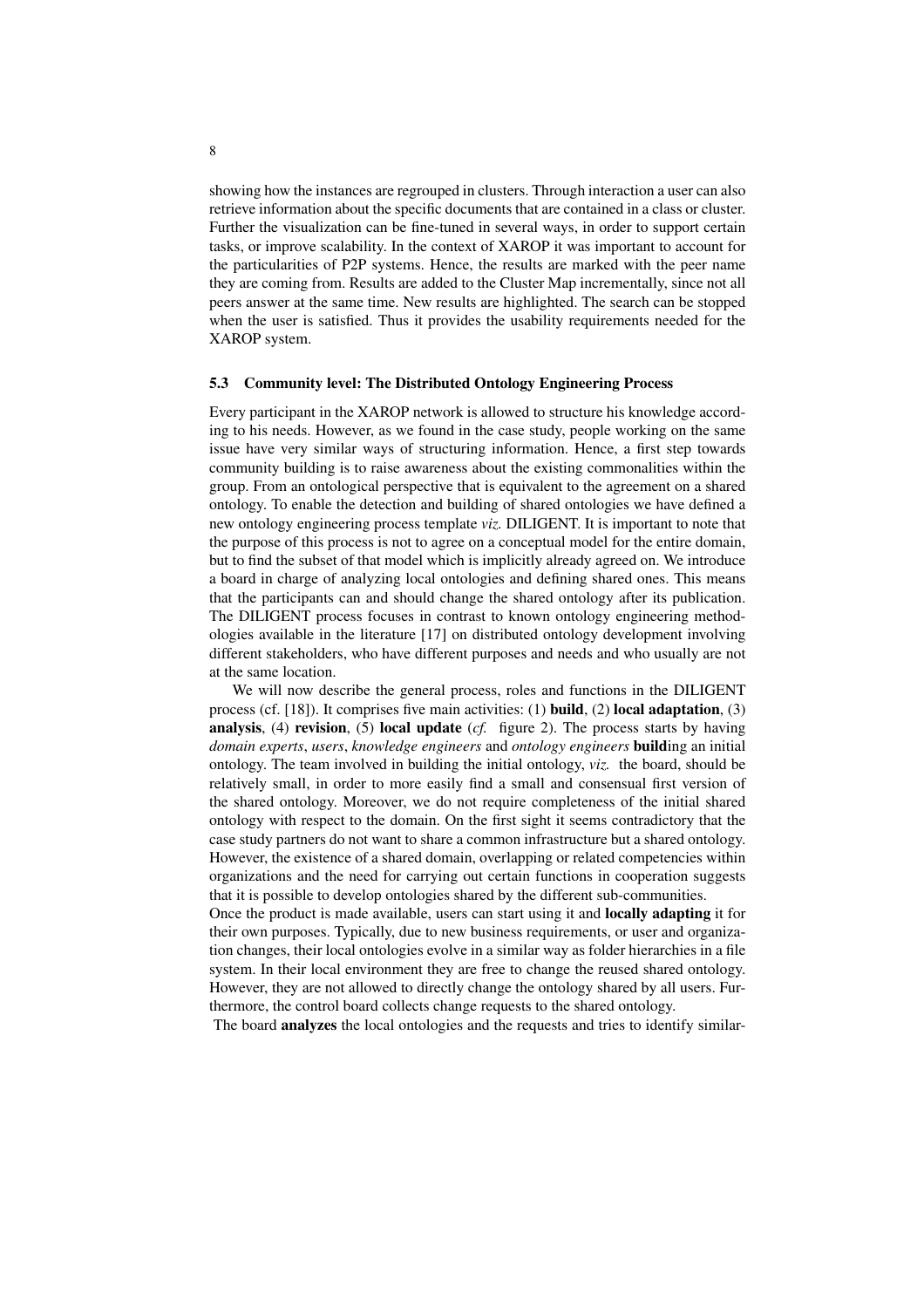

**Fig. 2.** Roles and functions in distributed ontology engineering

ities in the users' ontologies. Since not all of the changes introduced or requested by the users will be introduced,<sup>5</sup> a crucial activity of the board is deciding which changes are going to be introduced in the next version of the shared ontology. The input from users provides the necessary arguments to underline change requests. A balanced decision that takes into account the different needs of the users and meets user's evolving requirements<sup>6</sup> has to be found. The board should regularly **revise** the shared ontology, so that local ontologies do not diverge too far from the shared ontology. Therefore, the board should have a well-balanced and representative participation of the different kinds of participants involved in the process.

Once a new version of the shared ontology is released, users can **update** their own **local** ontologies to better use the knowledge represented in the new version. Even if the differences are small, users may rather reuse *e.g.* the new concepts instead of using their previously locally defined concepts that correspond to the new concepts represented in the new version.

# **6 The case study**

More concretely four organizations including 21 peers took part in the case study and it is expected that the total number of organizations will grow by 7 to a total of 28 peers until September 2004.

**Early experiences** In a collaboration effort the KEEx [2] system was distributed among the participants in an early stage of the project. In the distributed version of KEEx users could share file, email and bookmark folders and the corresponding documents with the participants. Additionally to a keyword based query mechanism they could look at the contents of other participants folders. Furthermore they were able to provide manual mappings between their own folders and remote folders. This made it possible to query for remote documents by means of the local folder structure. From this early experiment we could draw two main conclusions which led us to our current solution. Our first conclusion was, that keyword based querying is not sufficient in the context

<sup>&</sup>lt;sup>5</sup> The idea in this kind of development is not to merge all user ontologies.

<sup>&</sup>lt;sup>6</sup> This is actually one of the trends in modern software engineering methodologies (see Rational Unified Process).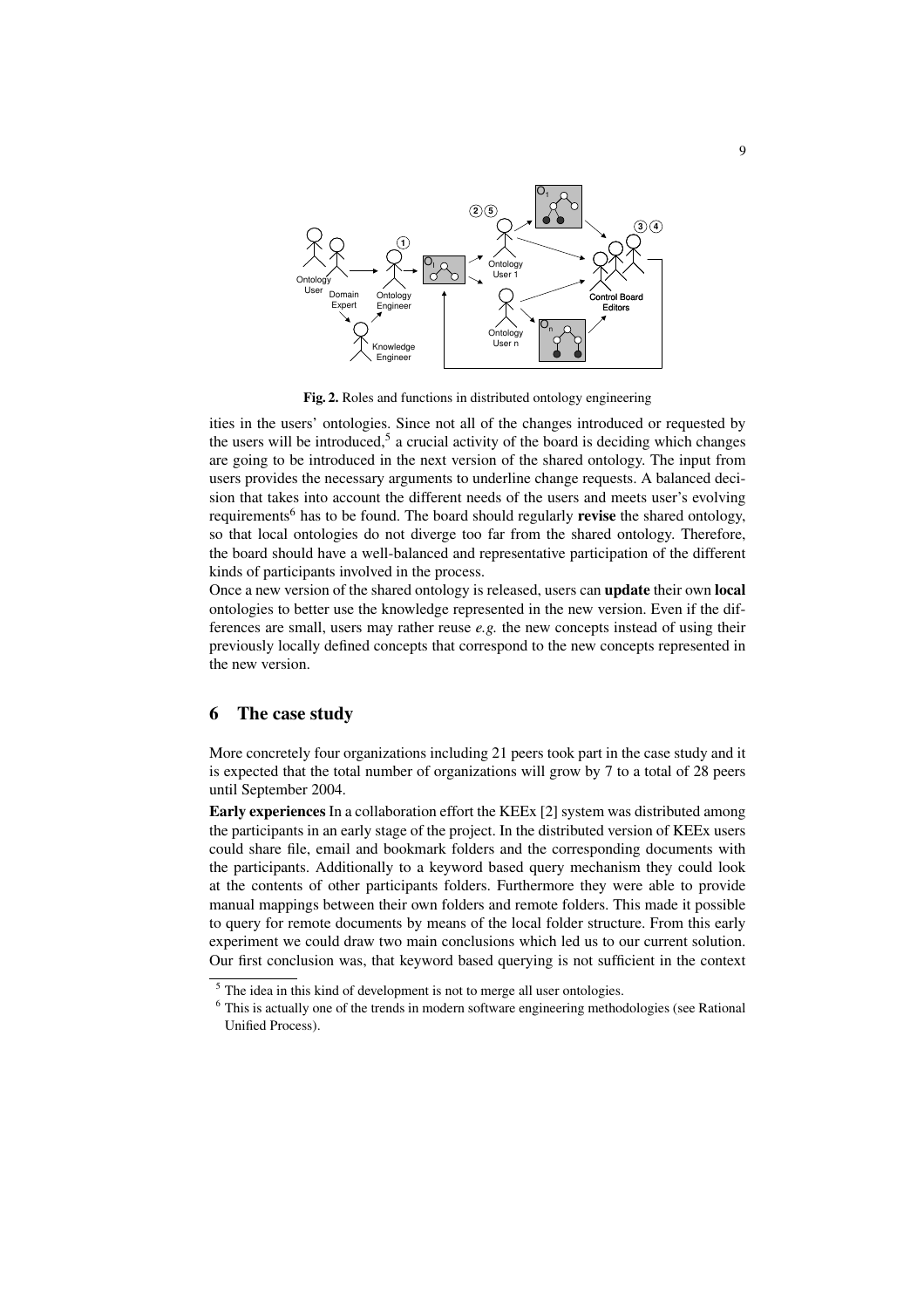of the case study, since three different languages were in use and the search suffered from low precision. The performance of the search was improved by the use of a folder based approach. Our second conclusion was, that some users are willing to provided mappings between their structures and remote structures, but the additional effort to keep them updated is prohibitive.

**Current status** With XAROP users can share different kinds of folders and the corresponding documents. In the setup phase of the application users must define which information they want to share with whom. Additionally to the security infrastructure we introduced a small but shared ontology, to reduce the cost of mapping provision. Local documents can be associated automatically and manually with the concepts of the shared ontology. Participants can thus query for the content of others also with the concepts of the ontology. The shared ontology can be extended by the participants individually. The manual association task between documents and concepts was eased in two ways. Firstly, users could associate entire folder sub trees with certain concepts. Secondly, users could import their local folder structures and use the mapping tool to search automatically for correspondences between their local structures and the shared ontology. The mapping tool can also be used to search for correspondences between local and remote structures. When all participants had worked with the system for several days the board – comprising two domain experts and two ontology engineers – came together to analyze the changes made to the common ontology. The board could identify several concepts which are shared implicitly by all users. After some discussion the board decided to slightly change the shared ontology and redistribute a new version.

**Lessons learned** The case study helped us to better comprehend the use of ontologies in a peer-to-peer environment in general. The first lesson we learn is that security is the single most important issue in inter-organizational knowledge exchange. Without appropriate security mechanism users are not willing to share any information. Additionally to the implemented security mechanisms the participants would also like to know, who downloads which information. The possibility to grant access to certain documents on a 'per-query' base, was also requested. They could thus decide on query time which documents to share with whom.

On the application level we made the observation that the combination of keyword based and concept based search helps users to refine their query according to their information needs. At this point the ease of use of our user interface is very important. However, we must still work on the system and make it more light weight since not all participants work with the latest available computer equipment. Our mapping algorithm provides first suggestions for possible mappings very early, although these might be revised when the algorithm proceeds. This behavior was appreciated by most users.

Regarding the community level, the shared ontology was quickly accepted. Even so our users did understand the ontology mainly as a classification hierarchy for their documents and did not create instances of the defined concepts. Our expectation that the collaborative ontology engineering effort raised community awareness was met. Some of the participants changed their own folder structures in order to adhere to the commonly defined shared ontology. Other participants extended and changed it a bit. Later on this was the input for a refinement of the original ontology.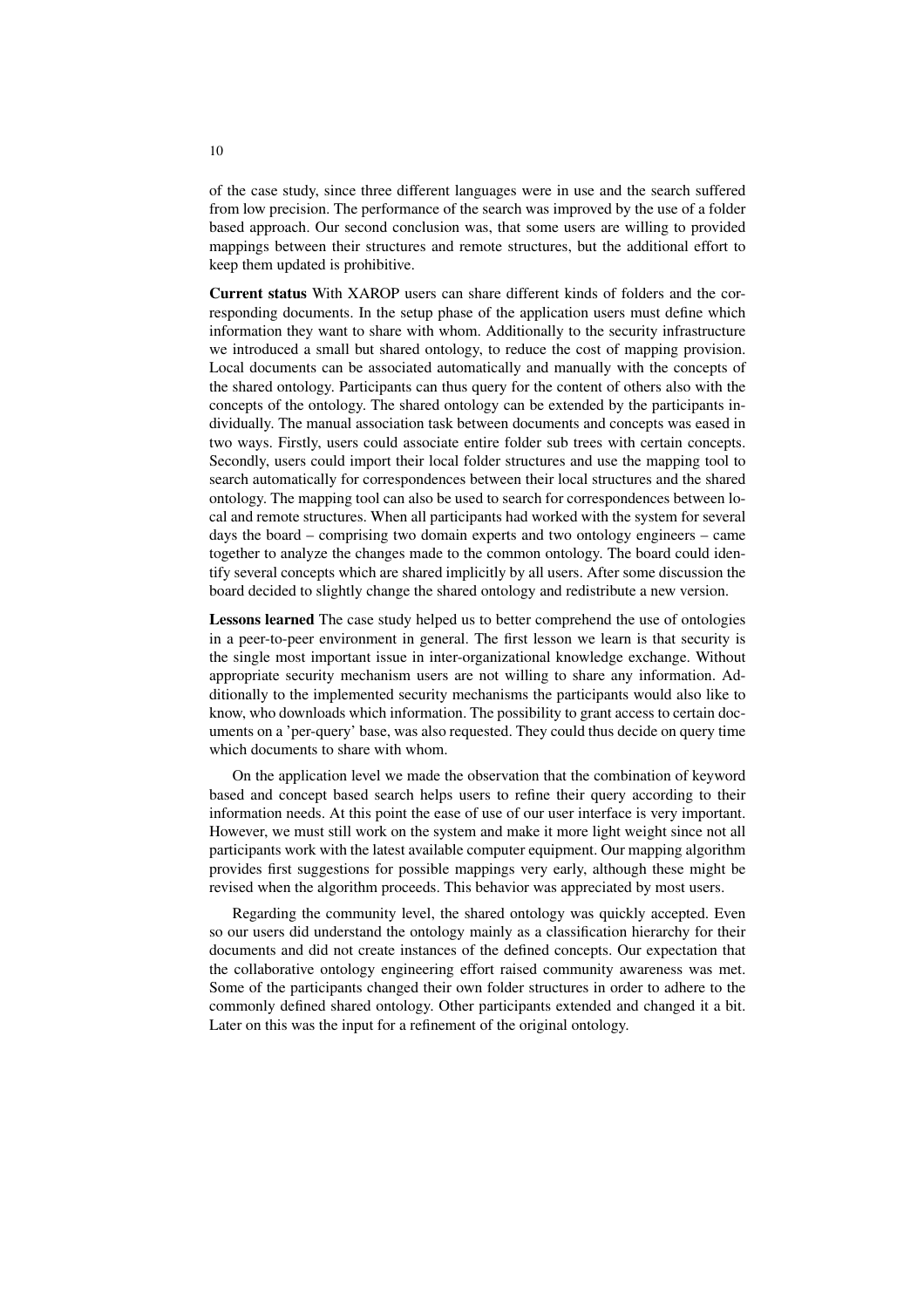In spite of the technical challenges, user feedback was very positive since (i) the tool was integrated into their daily work environment and could be easily used and (ii) the tool provided very beneficial support to perform their tasks.

# **7 Related work**

Knowledge management in Peer-to-Peer systems is the topic of various active research projects. Edutella [19] provides an RDF-based infrastructure for exchanging metadata in P2P applications. The Edutella Query Service is intended to be a standardized query exchange mechanism for RDF metadata stored in distributed RDF repositories. The Edutella project focuses on the education community. The Edamok project [2] also deals with distributed knowledge management in Peer-to-Peer systems and provides advanced facilities for mapping knowledge structures. However, neither of the systems is accompanied with an overall process for decentralized knowledge management on the community level. [20] presents a commercial P2P solution. They emphasize the organizational difficulties and the security concerns of the participants when introducing their P2P application. The system does not provide semantics-based representation of knowledge, and thus allows only for keyword-based queries.

# **8 Conclusion**

In this paper we have described a solution for the recently recognized problem of decentralized knowledge management. We have developed a semantics based P2P knowledge sharing platform. In this platform, we introduced an appropriate security mechanism on infrastructure level. On the application level we introduced new mapping and visualization techniques. To foster community building we have defined a distributed ontology engineering process. We have described how the different methods have been applied in a concrete case study in the tourism domain. The results of our early experiments in introducing the application in the case study show the promises of our work. We could derive several lessons learned which will drive the future development of XAROP.

While we have addressed a broad range of problems in decentralized knowledge management, there are some issues to be addressed as part of future work. For example, query routing is currently not an issue within the XAROP system since the number of users is still small and simple query routing mechanism work effectively. However, in bigger networks, as they are found in the Bibster case study (the second system build on Swapster) efficient query routing is crucial. The interested reader may find some ideas of how to deal with such scalability issues in the description of the Bibster system[5].

*Acknowledgements.* Research reported in this paper has been partially financed by EU in the IST project SWAP (IST-2001-34103) and the IST project SEKT (IST-2003- 506826). In particular we want to thank the other people in the SWAP team for their collaboration towards SWAPSTER.